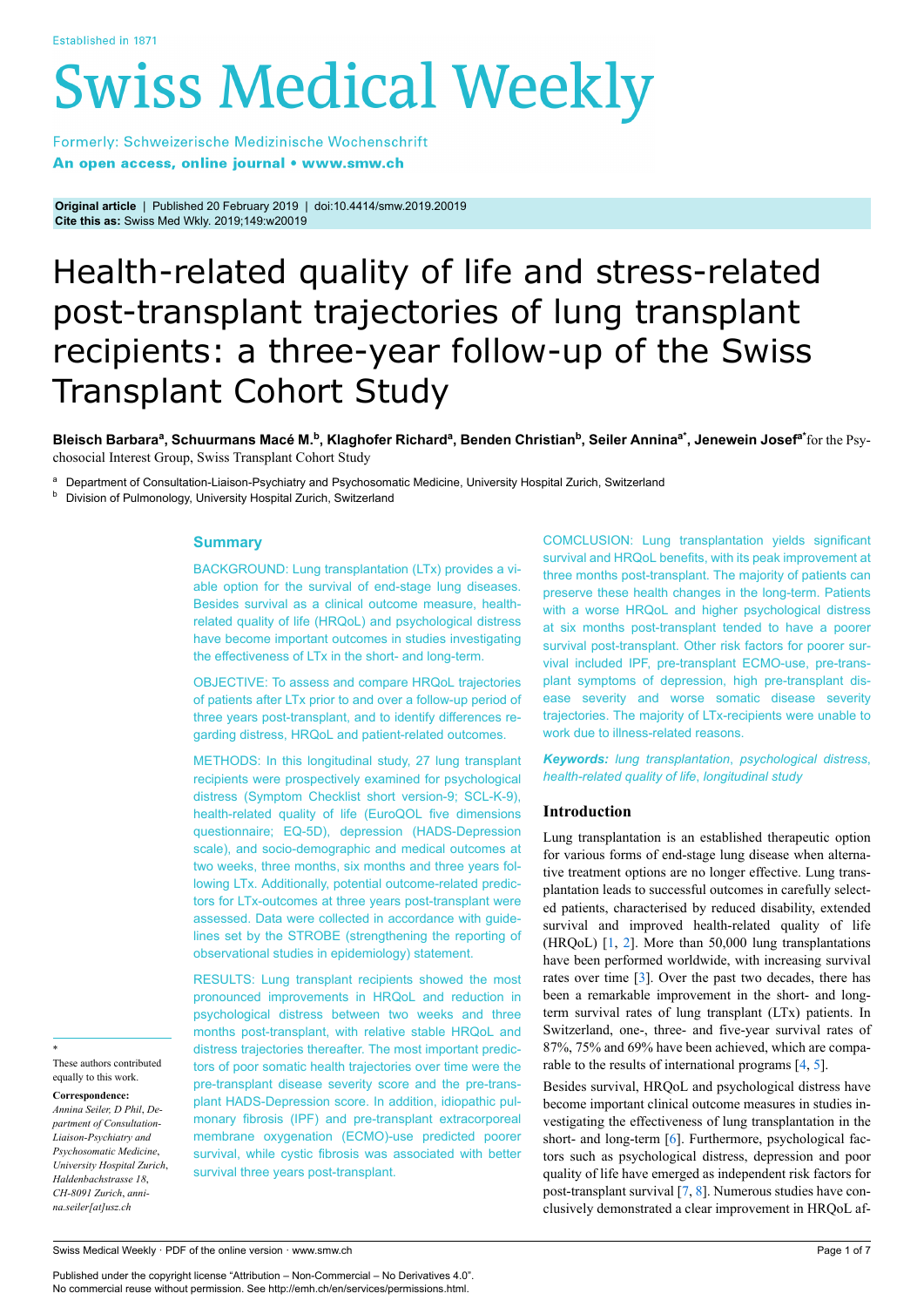ter lung transplantation [\[2,](#page-5-1) [6,](#page-5-5) [9](#page-6-2)–[13\]](#page-6-3). Specifically, results from longitudinal studies reported a significant improvement in the HRQoL in LTx-recipients, especially within the first six months post-transplant, with a relatively stable HRQoL thereafter [[14,](#page-6-4) [15](#page-6-5)]. Nonetheless, the individual trajectories of HRQoL over time are less clear in LTx-recipients, as their health is often hampered by numerous post-operative complications and the side effects of immunosuppressive therapy [[16,](#page-6-6) [17](#page-6-7)]. Indeed, few studies have examined distinct HRQoL trajectories within the same patients over time. In a study of our own, we found distinctive post-operative psychological distress and HRQoL trajectories. More precisely, almost a quarter of the investigated LTx-recipients suffered from elevated distress and substantially impaired HRQoL, with no improvement over the first six months post-transplant. Strong predictors for poor post-transplant outcomes were underlying diagnosis, older age, disease severity and length of hospital stay [\[18](#page-6-8)].

The purposes of this study were to assess and compare the development of HRQoL trajectories in patients after lung transplantation over a follow-up period of three years, and to identify differences regarding distress and HRQoL, as well as the socio-demographic and medical characteristics, between living and deceased LTx-recipients.

# **Methods**

#### **Study population**

Between January 2012 and April 2014, 72 lung transplants were performed at the Transplant Centre of the University Hospital of Zurich, Switzerland. Forty-three of these lung transplant recipients met the following inclusion criteria: (1) older than 18 years of age, (2) able and/or willing to provide informed consent, and (3) able and/or willing to complete questionnaires in German. Out of these 43 patients, three withdrew from participation for medical or personal reasons during the first six months after transplantation  $(n = 40)$ . Within the three-year post-transplant period, 10 of the 40 participants died. In addition, during data collection for T4, three patients withdrew from participation for medical or personal reasons. The final study sample included 27 lung transplant recipients who survived the three-year follow-up period and 10 LTx-recipients who died before the last assessment time-point. The response rate was 90% (40/43 LTx-patients).

#### **Design and procedures**

In this prospective, longitudinal follow-up study, 27 lung transplant recipients were assessed at five different measurement time-points (T0: pre-transplant; T1: two weeks; T2: three months; T3: six months; and T4: three years after transplantation). Following approval from the Ethics Committee of the Canton Zurich, Switzerland, all patients provided written informed consent prior to their participation. Eligible patients were asked to fill in a set of questionnaires. The first two assessments, at T0 and T1, were conducted at bedside during hospitalisation. The follow-up assessments at T2 and T3 were performed during regular transplant clinic outpatient visits at the University Hospital Zurich, and T4 was collected via questionnaires sent by mail. Data was collected in accordance with guidelines set

*EuroQuol (EQ-5D)*

**Measures**

tional studies in epidemiology) statement [[19\]](#page-6-9).

The EQ-5D, a self-administered psychometric instrument, was used to assess health-related quality of life. The questionnaire evaluates five dimensions of health: mobility, self-care, usual activities, pain/discomfort and anxiety/depression. Each dimension could be rated on a three-point Likert scale of no problems, some problems or severe problems. A single global score (range 0–100) was generated using the sum model as described by Hinz et al. [\[20](#page-6-10)]. In the current study, the EQ-5D showed good internal consistency over the four measurement time points, ranging between 0.64 and 0.77 (Cronbach's alpha).

by the STROBE (strengthening the reporting of observa-

# *The Symptom Checklist (SCL-K-9)*

The German version of the Symptom Checklist short version-9 (SCL-K-9 [\[21](#page-6-11)]) form was used to assess overall psychological distress. The SCL-K-9 is comprised of nine items, rated on a 5-point Likert scale  $(0 = not at all to)$  $4$  = very strong). The SCL-K-9 is highly correlated with the original SCL-90-R [\[22](#page-6-0)], and presents similarly good psychometric properties and sensitivity to change, with a Cronbach's alpha of 0.87. In this study, internal consistency over the three measurement time points was good, with a Cronbach's alpha ranging from 0.75 to 0.84.

The patients' medical records were used to retrieve all the socio-demographic and medical information. In order to generate a pre-transplant baseline score for quality of life, the pre-transplant EQ-5D of the Swiss Transplant Cohort study (STCS) was used. More details on the design of the STCS can be found elsewhere [[23,](#page-6-12) [24](#page-6-13)].

# *Somatic Disease Severity Score (SDSS)*

In addition, a somatic disease severity score (SDSS) was calculated by the treating transplant pulmonologist (MMS) to assess the individual disease trajectories over time, including the pre-transplant health status, the health status at six months, and at three years post-transplant. The scores reached from  $1 =$  favourable,  $2 =$  regular to  $3 =$  poor.

The eight-item SDSS for the somatic evolution of LTx-recipients over time was calculated based on the transplant pulmonologist's assessment of the number of complications in the assessment period compared to a predefined expected evolution. The assessment parameters included the evolution of (1) lung function, (2) renal function (eGFR), (3) weight and (4) C-reactive protein (CRP). The number of infectious complications requiring (5) additional antibiotic treatment (oral or intravenous) and (6) other additional anti-infectious treatments, i.e. antifungal or antiviral treatments, as well as (7) steroid augmentation (oral or intravenous), were also evaluated, as was hospitalisation (8) for any complication, including infections, allograft dysfunction or gastrointestinal problems.

All parameters were categorised as "better than expected" (cat. 1), "expected" (cat. 2) and "worse than expected" (cat. 3). For the overall somatic assessment, the most frequent category of the eight parameter evaluations (mode)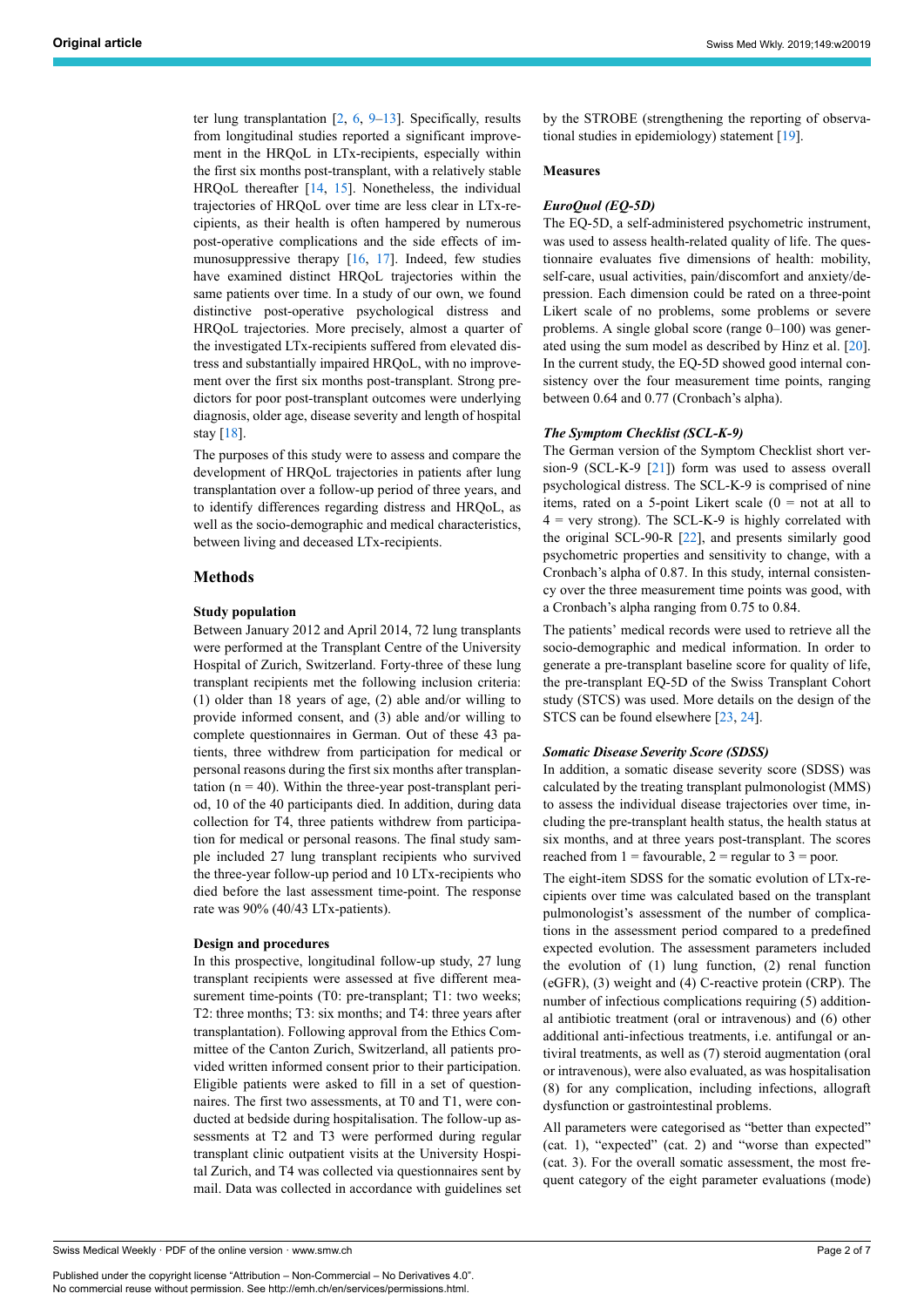was taken as the final result of the somatic evolution in the time frame studied.

The expected evolution was an increase in or stability of lung function (for all patients) and an increase in or stability of weight for cachectic (BMI  $\leq$ 18.5 kg/m<sup>2</sup>) and normal weight patients prior to transplant, or a decrease in or stability of weight for pre-transplant overweight (BMI  $>$ 25 kg/m<sup>2</sup>) patients. Weight changes of 5% were considered relevant. Stability of renal function was expected. One oral or one intravenous antibiotic treatment episode was expected for each six-month period. One additional anti-infectious therapy episode with antiviral or antifungal medication was expected for every six-month follow-up period, despite use of regular antiviral and antifungal prophylaxis for all patients. Either one modification of immunosuppression medication (switch of drug or steroid augmentation) or one hospitalisation was expected per sixmonth follow-up period.

The whole six-month period prior to the assessment time point was considered, but to get an idea of the long-term evolution at three years, the whole one-year period prior to the assessment time point was briefly assessed (focusing on CRP and pulmonary function) to put the last six months into the context of that year.

Changes in parameters of 10% or more were considered relevant unless specified otherwise. For CRP, values <5 (considered the normal reference in our setting) were considered low. CRP values of 5-19 were considered moderate (intermittent elevation to this level may be expected), and values of 20 or higher were relevant elevations in these highly immunosuppressed patients taking multiple medications.

Additionally, the pre-transplant co-morbidity index developed by Barrios et al. [\[25](#page-6-14)], which includes ten extra-pulmonary comorbidities that may negatively impact shortand long-term post-operative trajectories, was used. This comorbidity index comprises the following factors: (1) body mass index  $>$  30 kg/m<sup>2</sup>, (2) osteoporosis, (3) insulindependent diabetes, (4) arterial hypertension, (5) cardiac disease, (6) chronic liver disease, (7) diverticulosis, (8) gastroesophageal reflux, (9) history of malignancy, and (10) psychiatric disorders. The comorbidity index was computed by summing up the number of comorbidities for each patient. Values between 0 and 10 were possible.

#### **Statistical analysis**

For the sociodemographic and medical data at T1 we used Excel and reported in either counts and percentages or means and ranges. We compared the results between the living patients ( $n = 27$ ) and the patients ( $n = 10$ ) who died after measurement time point T3. For the remaining statistical analyses, the Statistical Package for the Social Sciences (IBM SPSS, version 25) was used. Descriptive statistics are shown as means and standard deviations. A multivariate test, a general linear model with repeated measures and repeated contrasts, was conducted for the dependent variables SCL-K-9 and EQ-5D, with time as the within-subject factor. Assumptions for all analyses with this model were checked in terms of Mauchly's test of sphericity. Assumptions were met, with the exception of a significant Mauchly's test for the global severity index (GSI) of the SCL-K-9, which was considered with a Greenhouse-

Swiss Medical Weekly · PDF of the online version · www.smw.ch

Published under the copyright license "Attribution – Non-Commercial – No Derivatives 4.0". No commercial reuse without permission. See http://emh.ch/en/services/permissions.html.

Geisser correction. A p-value smaller than 0.05 was considered statistically significant.

Due to the small sample size, we did not carry out analysis of the statistical significance between the two groups (living and deceased lung transplant recipients) regarding HRQoL and psychological distress over the three-year follow-up period.

# **Results**

Out of the initial sample of 40 LTx-recipients for the sixmonth follow-up study, 27 (68%) could be included in the three-year follow-up. Ten (25%) patients died within the three-year follow-up period, and three patients (8%) withdrew from the study due to personal and medical reasons.

Detailed socio-demographics and clinical characteristics of the LTx-recipients are summarised in [table 1](#page-3-0). Comparison of the living and deceased LTx-recipients at T4 revealed some differences. In particular, patients who suffered from idiopathic pulmonary fibrosis were more likely to die. In contrast, patients with cystic fibrosis had a better survival rate after lung transplantation relative to patients with other lung diseases. In addition, the LTx-recipients who died over the three-year follow-up period more frequently had a poor pre-transplant disease severity score (20% vs. 11%), more frequently suffered from bronchiolitis obliterans syndrome (BOS) (70% vs. 17%), and had more frequently used extracorporeal membrane oxygenation (ECMO) directly prior to transplantation (60% vs. 22%).

Comparing the pre-transplant HRQoL data provided by the STCS with the post-transplant HRQoL data of this study [\(table 2](#page-3-1)) revealed a moderate impairment of HRQoL before transplantation ( $M = 70.43$ ; SD = 17.70). In contrast, long-term analysis of our data showed a significant improvement in both, HRQoL  $(p < 0.001)$  and psychological stress  $(p = 0.003)$  between T1 and T2, specifically between two weeks and three months post-transplant ([table](#page-3-1) [2\)](#page-3-1). Furthermore, after an initial reduction in psychological distress between two weeks and three months, the SCL-K-9 outcomes for the remaining measurement points were stable, reaching a value of 0.43 at T4, almost a communitybased standard value ([fig. 1\)](#page-4-0). Similarly, after an initial improvement in HRQoL between two weeks and three months post-transplant, HRQoL remained stable during the three-year follow-up period ([fig. 2](#page-4-1)).

Interestingly, patients who died within the three-year follow-up period reported better quality of life and less psychological distress immediately after transplantation, but had impaired HRQoL and increased stress levels six months post-transplant relative to the LTx-recipients who were still alive at the three-year follow-up ([figs 1 and 2](#page-4-0)).

Correlation analyses [\(table 3\)](#page-4-2) revealed statistically significant positive correlations between the T0 pre-transplant disease severity score and both the somatic disease severity score for poor somatic health trajectories ( $r = 0.432$ ;  $p <$ 0.01) and the psychological distress at T3 ( $r = 0.391$ ; *p*  $<$  0.05). There were statistically significant positive correlations between the pre-transplant depression score and the T0 pre-transplant disease severity score ( $r = 0.403$ ; *p*  $<$  0.01), the psychological distress at T3 ( $r = 0.668$ ; *p*  $<$ 0.001) and at T4 ( $r = 0.501$ ;  $p < 0.01$ ), as well as an inverse correlation for quality of life at T3 ( $r = 0.425$   $p < 0.01$ ).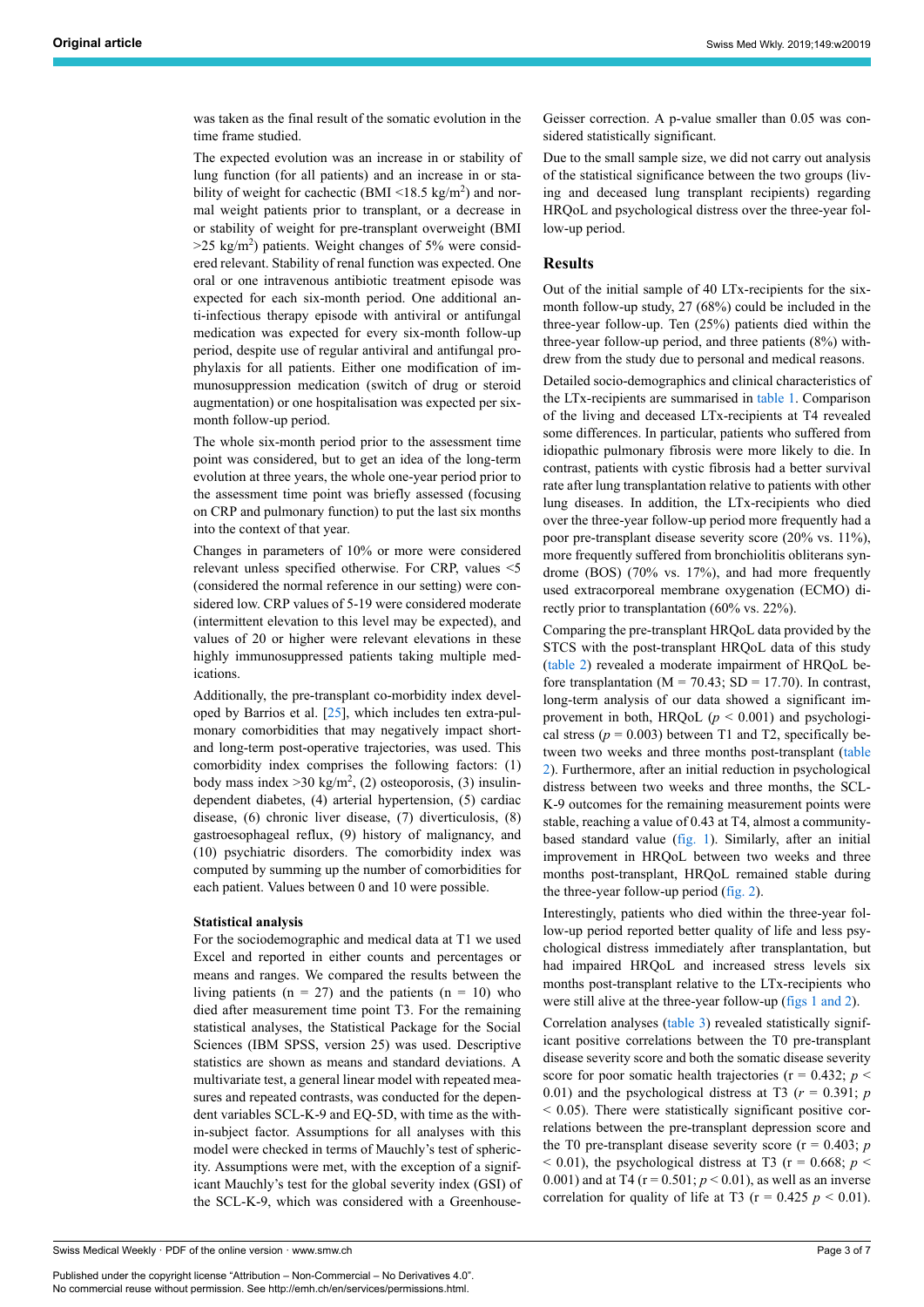There were also statistically significant inverse correlations between the T0 pre-transplant disease severity score and quality of life at T0 (*r* = -0.376; *p* <0.05) and at T3 (*r*  $= -0.424$ ;  $p \le 0.01$ ). The relationship described above was less clear at T4. Furthermore, the somatic disease severity score for poor somatic health trajectories at T3 was significantly positively correlated with the somatic disease severity score for poor somatic health trajectories at T4 (*r* =  $0.566; p \le 0.01$ ).

# **Discussion**

This longitudinal three-year follow-up study assessed and compared the development of the HRQoL and distress trajectories of 27 LTx-recipients. Our results indicate a clear benefit from lung transplantation, with its peak improvement occurring three months post-transplant. In line with previous studies [\[6,](#page-5-5) [26](#page-6-15)–[28\]](#page-6-16), the majority of patients in this cohort reported a deterioration in HRQoL prior to lung transplantation, followed by a major impairment in HRQoL and increase in psychological distress two weeks after transplantation. Three months post-transplant, most of the LTx-recipients had experienced a dramatic improvement in HRQoL and a significant reduction of psychological distress. The post-transplant improvement in HRQoL

<span id="page-3-0"></span>**Table 1:** Socio-demographic and medical characteristics.

|                                            | Alive          |               | Dead     |               |  |
|--------------------------------------------|----------------|---------------|----------|---------------|--|
|                                            |                | $n = 27(73%)$ |          | $n = 10(27%)$ |  |
| Sex (n, %)                                 |                |               |          |               |  |
| - Male                                     | 15             | 56%           | 6        | 60%           |  |
| - Female                                   | 11             | 41%           |          | 40%           |  |
| Age (years; mean, range)                   | 48.63          | $19 - 66$     | 46.40    | 19-66         |  |
| Married (n, %)                             | 13             | 48%           |          | 40%           |  |
| Education level (n, %)                     |                |               |          |               |  |
| - Elementary                               | 6              | 22%           | 1        | 10%           |  |
| - Secondary                                | 13             | 48%           | 6        | 60%           |  |
| - Tertiary                                 | 8              | 30%           | 3        | 30%           |  |
| Underlying diagnosis (n, %)                |                |               |          |               |  |
| $-CF$                                      | 11             | 41%           | 2        | 20%           |  |
| - COPD                                     | 11             | 41%           | 4        | 40%           |  |
| - IPF                                      | $\overline{4}$ | 15%           | 3        | 30%           |  |
| - Other                                    | $\overline{4}$ | 15%           |          | 10%           |  |
| SDSS T4 (n, %)                             |                |               |          |               |  |
| - Favourable                               | 10             | 37%           | 0        | 0%            |  |
| - Regular                                  | 13             | 48%           | 0        | 0%            |  |
| - Poor                                     | 4              | 15%           | $\Omega$ | 0%            |  |
| T0 HADS-D (mean, range)                    | 4.7            | $1 - 12$      | 5.8      | $1 - 11$      |  |
| Comorbidities (mean, range)                | 1.44           | $0 - 4$       | 2.60     | $1 - 4$       |  |
| Nr. of days on waiting list (mean, range)  | 289.81         | 10-992        | 171.00   | 16-439        |  |
| ECMO use (n, %)                            | 6              | 22%           | 6        | 60%           |  |
| Nr. of days in ICU pLTx (mean, range)      | 6.59           | $2 - 29$      | 8.30     | $2 - 24$      |  |
| Length of stay (weeks; mean, range)        | 5.52           | $3 - 14$      | 6.30     | $3 - 12$      |  |
| Nr. of hospitalizations pLTx (mean, range) | 0.59           | $0 - 2$       | 1.30     | $0 - 4$       |  |
| Nr. of infections pLTx (mean, range)       | 0.44           | $0 - 2$       | 1.10     | $0 - 3$       |  |
| Nr. of rejections pLTX (mean, range)       | 0.04           | $0 - 1$       | 0.30     | $0 - 2$       |  |
| Use of antidepressants pLTx (n, %)         | 6              | 22%           | Δ        | 40%           |  |
| Working ability pLTx (n, %)                | 6              | 22%           | 0        | 0             |  |

Abbreviations. CF = cystic fibrosis; COPD = chronic obstructive pulmonary disease; IPF = idiopathic pulmonary fibrosis; BOS = bronchiolitis obliterans syndrome; SDSS = somatic disease severity score; T0 HADS-D = Hospital Anxiety and Depression Scale - Depression; ECMO = extracorporeal membrane oxygenation; ICU = intensive care unit; pLTx = post lung transplantation. - Note. Somatic disease severity refers to the post-transplant health status at T4 and was assessed by the treating transplant pneumonologist (MMS) by use of a somatic disease severity score resulting in one of three categories (1 = favourable; 2 = regular; 3 = poor).

<span id="page-3-1"></span>**Table 2:** Pre- and post-transplant quality of life and psychological distress in lung transplant recipients.

|          | T0            | T1            | T2            | T3            | T4            |               |          | <b>Contrasts</b>        |          |
|----------|---------------|---------------|---------------|---------------|---------------|---------------|----------|-------------------------|----------|
|          | M(SD)         | M(SD)         | M(SD)         | M(SD)         | M(SD)         | Wilks' Lambda | p-values |                         | p-values |
|          |               |               |               |               |               |               |          | T0 vs. T1               | 0.06     |
| EQ-5D    | 70.43 (17.70) | 62.17 (25.75) | 85.22 (15.04) | 87.39 (13.22) | 89.57 (12.24) | 0.29          | < 0.001  | T <sub>1</sub> vs. $T2$ | < 0.001  |
| $n = 23$ |               |               |               |               |               |               |          | T <sub>2</sub> vs. $T3$ | 0.26     |
|          |               |               |               |               |               |               |          | T3 vs. T4               | 0.37     |
|          |               |               |               |               |               |               |          | T1 vs. T2               | < 0.001  |
| SCL-K-9  |               | 1.05(0.73)    | 0.53(0.38)    | 0.45(0.38)    | 0.43(0.34)    | 0.57          | 0.003    | T <sub>2</sub> vs. $T3$ | 0.17     |
| $n = 27$ |               |               |               |               |               |               |          | T <sub>3</sub> vs. $T4$ | 0.78     |

M = mean; SD = standard deviation; EQ-5D = EuroQOL five dimensions questionnaire; SCL-K-9 = Symptom Checklist short version-9. T0 = pre-transplant; T1 = two weeks post-transplant; T2 = three months post-transplant; T3 = six months post-transplant; T4 = three years post-transplant.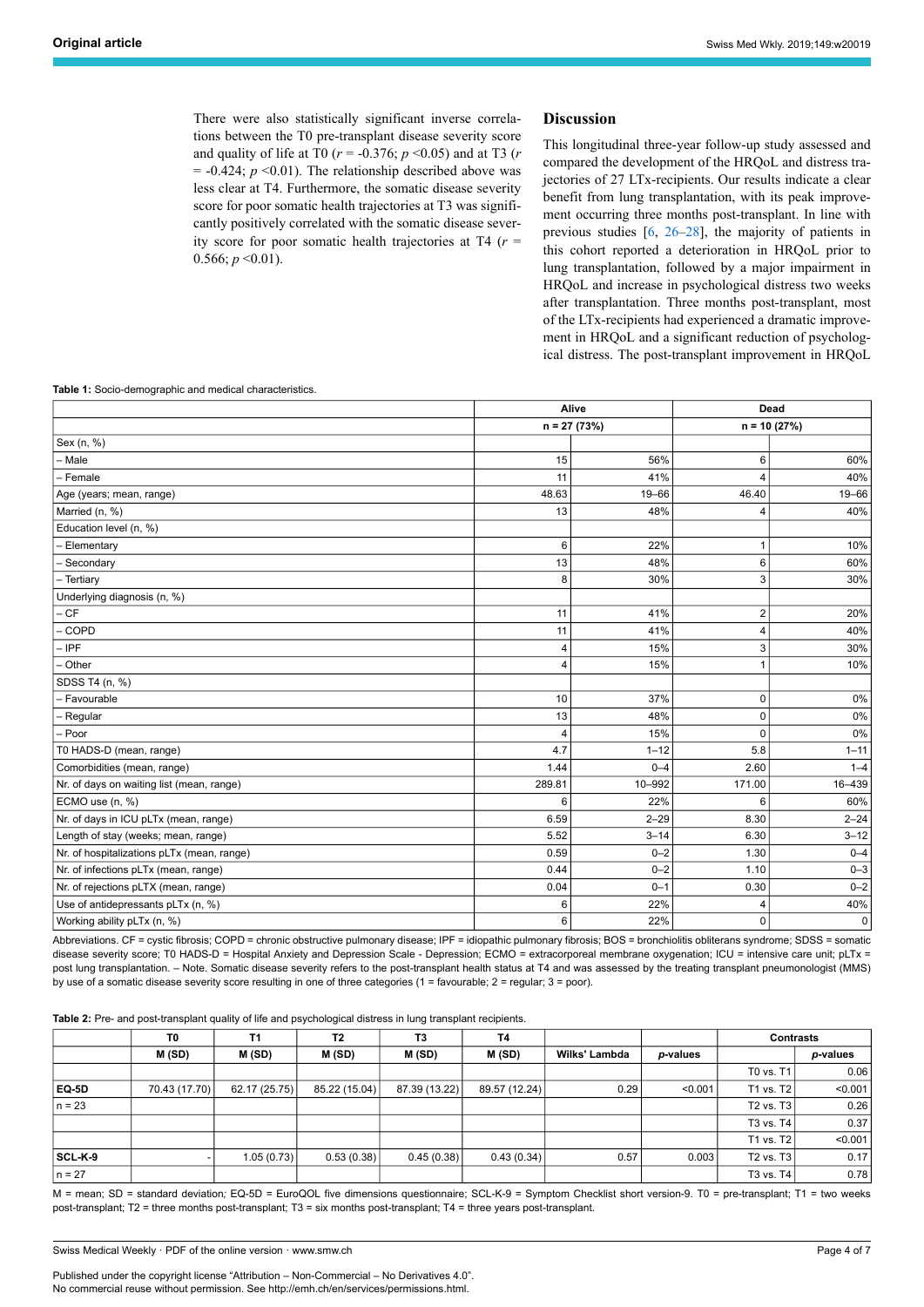and reduction of psychological distress remained relatively stable over the three-year follow-up period. The stability of the improvement in HRQoL and the reduction of psychological distress over the entire three-year follow-up period may be attributed to advances in surgical techniques, improved post-transplant management concepts and longterm patient follow-up by the transplant pulmonologists [[4](#page-5-3)].

In a second analytic step, we analysed predictors of poor transplant outcomes.

<span id="page-4-0"></span>

<span id="page-4-1"></span>**Figure 2:** Psychological distress over time (T1 – T4). T0 = pretransplant; T1 = two weeks post-transplant; T2 = three months post-transplant, T3 = six months post-transplant; T4 = three years post-transplant



Patients with idiopathic pulmonary fibrosis (IPF) and patients who required the use of ECMO pre-transplant were clearly more likely to die, whereas patients with cystic fibrosis (CF) showed a better survival rate during the threeyear follow-up period. Furthermore, pre-transplant depression was associated with poorer HRQoL and higher levels of psychological distress post-transplant, demonstrating that patients with pre-transplant depression represent a risk population for post-transplant complications. These results are consistent with previous results in the lung transplant literature [[18,](#page-6-8) [29](#page-6-17)–[31\]](#page-6-18).

The most important predictor of poor post-transplant trajectories was the pre-transplant disease severity score, highlighting the importance of integrating this evaluation tool into clinical practice. Due to the shortage of donor organs, it is critical that the patients selected are those who are most likely to benefit from lung transplantation. Assessing a disease severity score prior to lung transplantation could present a promising tool to improve the allocation of donor lungs and the survival of patients undergoing lung transplantation. However, the disease severity score used in this study has not yet been validated or standardised, and therefore the predictive value of this tool remains uncertain. Despite this limitation, the pre-transplant severity score appeared to correlate with the outcomes of our studied cohort. Larger long-term studies are needed to determine whether a disease severity score can improve the overall allocation and survival of eligible LTx-patients.

Interestingly, the periodical collection of a somatic disease severity score seems to be a stable predictor of somatic health trajectories over the post-transplant time. These study results require confirmation in a larger clinical sample.

Professional reintegration was found to be an important predictor of HRQoL following transplantation [\[32](#page-6-19)], although few studies have examined employment following lung transplantation. Similar to other studies focusing on work ability after lung transplantation [\[32](#page-6-19), [33](#page-6-20)], the percentage of LTx-recipients in our study returning to work was relatively low, at 22% within the time frame studied. All of them were patients who survived the three-year follow-up period. Unfortunately, the number of LTx-recipients remaining in an employed position decreased over time due to illness-related reasons, and early retirement or disability compensation was the consequence.

While most other studies described a sample of living patients, we used the information about deaths occurring in the six months post-transplant to identify differences re-

<span id="page-4-2"></span>**Table 3:** Bivariate correlations between pre-transplant disease severity score, somatic disease severity score and mental health outcomes.

|                  | Pre-Tx DSS | <b>T3 SDSS</b> | <b>T4 SDSS</b> | <b>HADS-D TO</b> | <b>T0 EQ-5D</b> | <b>T3 EQ-5D</b> | <b>T4 EQ-5D</b> | <b>T3 SCL-K-9</b> | <b>T4 SCL-K-9</b> |
|------------------|------------|----------------|----------------|------------------|-----------------|-----------------|-----------------|-------------------|-------------------|
| Pre-Tx DSS       |            | $10.450**$     | 0.214          | $0.403*$         | $-0.376*$       | $-0.424**$      | 0.228           | $0.391*$          | 0.312             |
| <b>T3 SDSS</b>   | $0.450**$  |                | $0.445*$       | 0.333            | $-0.433*$       | $-0.218$        | $-0.137$        | $0.417*$          | 0.157             |
| <b>T4 SDSS</b>   | 0.214      | $0.445**$      |                | 0.119            | $-0.074$        | $-0.189$        | $-0.363$        | 0.093             | $0.416*$          |
| <b>TO HADS-D</b> | 0.403      | $\vert$ 0.333  | 0.119          |                  | $-0.535**$      | $-0.425*$       | $-0.106$        | 0.668*            | $ 0.501*$         |
| T0 EQ5D          | $-0.376*$  | $-0.433*$      | $-0.074$       | $-0.535**$       |                 | $10.520**$      | 0.378           | $-0.386*$         | $-0.094$          |
| <b>T3 EQ5D</b>   | $-0.424**$ | $-0.218$       | $-0.189$       | $-0.425*$        | $0.520**$       |                 | $10.684**$      | $-0.571**$        | $-0.219$          |
| <b>T4 EQ5D</b>   | $-0.228$   | $-0.137$       | $-0.363$       | $-0.106$         | 0.378           | $0.684**$       |                 | $-0.188$          | $-0.424*$         |
| ∣T3 SCL-K        | $0.391*$   | $0.417*$       | 0.093          | $0.668*$         | $-0.386*$       | $-0.571**$      | $-0.188$        |                   | 0.502**           |
| ∣T4 SCL-K        | 0.312      | 0.157          | $0.416*$       | $0.501*$         | $-0.094$        | $-0.219$        | $-0.424*$       | $0.502**$         |                   |

Pre-Tx DSS = pre-transplant disease severity score; HADS-D = Hospital Anxiety Depression Score-Depression; SDSS = somatic disease severity score, EQ-5D = EuroQOL five dimensions questionnaire; SCL-K-9 = Symptom Checklist short version-9. \* *p* < 0.05, \*\* *p* < 0.01

Swiss Medical Weekly · PDF of the online version · www.smw.ch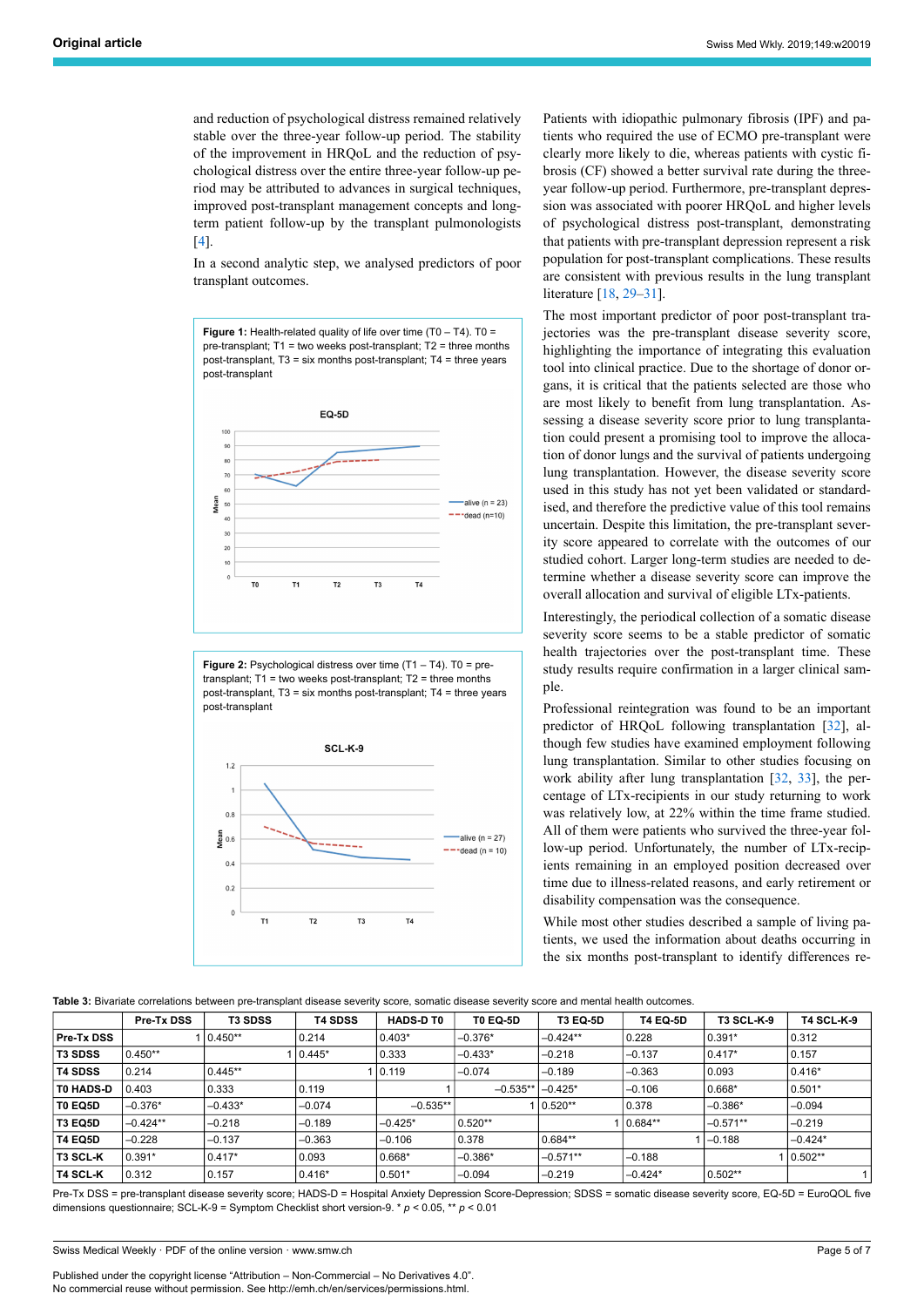garding HRQoL and psychological distress, as well as sociodemographic and medical information, between living and deceased LTx-recipients. Interestingly, we found that patients who died during the three-year follow-up period reported better HRQoL and less psychological distress at T1 relative to LTx-recipients who were alive at T4, but did not experience an improvement in HRQoL and a reduction of psychological distress between T2 and T3. Thus, patients with poorer HRQoL and higher psychological distress at six months post-transplant tended to have a poorer survival post-transplant.

The long-term care of LTx-recipients is focused on the prevention and management of complications, optimisation of immunosuppression, treatment of medical comorbidities, and returning to independent daily living [\[34](#page-6-21)]. Due to the inter-individual variability of post-operative HRQoL trajectories over time, interventional strategies, including psychiatric and psychosocial counselling, should be offered pre-, peri- and post-operatively throughout the patient's post-transplant recovery and adjustment.

#### **Strengths and limitations**

The present study has some limitations. Firstly, our data were based on a small sample size from a single centre study. Thus, the generalisability of the results may be limited, and they may not be applicable to all transplant programs or allocation systems. Furthermore, the present findings need to be replicated by larger cohorts. Secondly, our non-somatic data were based solely on patients' selfreporting, representing the subjective perspective of the study participants at certain time points. Another weakness is that the EQ-5D is a generic, preference-based measure. A disease-specific measure could be more sensitive to health changes than a generic one [[2](#page-5-1)]. The EQ-5D was chosen as the outcome measure due to its being easy to complete and its previous use in lung transplant recipients [[1](#page-5-0)].

Counterbalancing these limitations are the notable strengths of our approach. By quantifying HRQoL prior to transplantation as well as repeatedly following transplantation patients for up to three years, we explicitly attempted to account for selection and survivorship bias, which is an important limitation in the existing literature [\[2\]](#page-5-1).

#### <span id="page-5-0"></span>**Conclusion**

<span id="page-5-5"></span><span id="page-5-4"></span><span id="page-5-3"></span><span id="page-5-2"></span><span id="page-5-1"></span>Lung transplantation results in significant HRQoL and survival benefits in the majority of LTx-recipients in the shortas well as in the long-term. Overall, HRQoL increased and psychological distress decreased significantly between two weeks and three months post-transplant, and remained relatively stable for up to three years post-transplant. We found that poorer HRQoL and higher psychological distress at six months post-transplant were associated with subsequent mortality. Other risk factors for poorer survival included IPF, pre-transplant ECMO-use, higher disease severity and BOS. The majority of LTx-recipients were unable to work because of illness-related reasons. The integration of a pre-transplant disease severity index in clinical practice may present a promising tool to estimate the overall success of lung transplantation and to improve the allocation of donor lungs and the survival of patients undergoing lung transplantation. Future research on LTx-related outcome predictors is necessary for the development of tailored psychosocial interventions.

# **Members of the Psychosocial Interest Group**

Sabina De Geest, Kris Denhaerynck, Remon Helmy, Lynn Leppla, Oliver Mauthner, Marian Struker (University of Basel); Annette Boehler, Sabine Gerull, Michael Koller, Lut Berben (University Hospital Basel); Uyen Huynh-Do (University Hospital Inselspital Bern); Emmanuelle Catana (University Hospital Lausanne); Karine Hadaya (University Hospital Geneva); Annina Seiler, Richard Klaghofer (University Hospital Zurich); Isabelle Binet (Cantonal Hospital St. Gallen); Patrizia Künzler-Heule (University of Basel, Cantonal Hospital St. Gallen); Hanna Burkhalter (Sleepmed Hirslanden), Sonja Beckmann (University of Basel, University Hospital Zurich).

#### **Members of the Swiss Transplant Cohort Study**

Patrizia Amico, John-David Aubert, Vanessa Banz, Guido Beldi, Christian Benden, Christoph Berger, Isabelle Binet, Pierre-Yves Bochud, Elsa Boëly, Sanda Branca, Heiner Bucher, Thierry Carell, Emmanuelle Catana, Yves Chalandon, Sabina de Geest, Olivier de Rougemont, Michael Dickenmann, Michel Duchosal, Laure Elkrief, Thomas Fehr, Sylvie Ferrari-Lacraz, Christian Garzoni, Paola Gasche Soccal, Christophe Gaudet, Emiliano Giostra, Déla Golshayan, Karine Hadaya, Jörg Halter, Dominik Heim, Christoph Hess, Sven Hillinger, Hans H. Hirsch, Günther Hofbauer, Uyen Huynh-Do, Franz Immer, Richard Klaghofer, Michael Koller (Head of the data center), Bettina Laesser, Roger Lehmann, Christian Lovis, Pietro Majno; Oriol Manuel, Hans-Peter Marti, Pierre Yves Martin, Pascal Meylan, (Head, Biological samples management group), Paul Mohacsi, Philippe Morel, Ulrike Mueller, Nicolas J Mueller (Chairman Scientific Committee), Helen Mueller-McKenna (Head of local data management), Antonia Müller, Thomas Müller, Beat Müllhaupt, Manuel Pascual (Executive office), Jakob Passweg, Klara Posfay-Barbe, Juliane Rick, Eddy Roosnek, Anne Rosselet, Silvia Rothlin, Frank Ruschitzka, Urs Schanz, Stefan Schaub, Aurelia Schnyder, Christian Seiler, Jan Sprachta; Susanne Stampf, Jürg Steiger (Head, Executive Office), Guido Stirnimann, Christian Toso, Christian Van Delden (Executive office), Jean-Pierre Venetz, Jean Villard, Madeleine Wick (STCS coordinator), Markus Wilhelm, Patrick Yerly.

#### **Funding**

This study has been conducted in the framework of the Swiss Transplant Cohort Study, supported by the Swiss National Science Foundation and the Swiss University Hospitals (G15) and transplant centers. Further funding was received through the Olga Mayenfisch Foundation, the Hartmann-Müller Foundation for Medical Research and the Lunge Zürich.

#### **Conflict of interest**

The authors do not have any conflict of interests to declare.

### **References**

- 1 Singer LG, Chowdhury NA, Faughnan ME, Granton J, Keshavjee S, Marras TK, et al. Effects of Recipient Age and Diagnosis on Health-related Quality-of-Life Benefit of Lung Transplantation. Am J Respir Crit Care Med. 2015;192(8):965–73 . [http://dx.doi.org/10.1164/rc](http://dx.doi.org/10.1164/rccm.201501-0126OC)[cm.201501-0126OC.](http://dx.doi.org/10.1164/rccm.201501-0126OC) [PubMed.](http://www.ncbi.nlm.nih.gov/entrez/query.fcgi?cmd=Retrieve&db=PubMed&list_uids=26131729&dopt=Abstract)
- 2 Seiler A, Klaghofer R, Ture M, Komossa K, Martin-Soelch C, Jenewein J. A systematic review of health-related quality of life and psychological outcomes after lung transplantation. J Heart Lung Transplant. 2016;35(2):195–202. [PubMed](http://www.ncbi.nlm.nih.gov/entrez/query.fcgi?cmd=Retrieve&db=PubMed&list_uids=26403492&dopt=Abstract).
- 3 Thabut G, Mal H. Outcomes after lung transplantation. J Thorac Dis. 2017;9(8):2684–91 . <http://dx.doi.org/10.21037/jtd.2017.07.85>. [PubMed](http://www.ncbi.nlm.nih.gov/entrez/query.fcgi?cmd=Retrieve&db=PubMed&list_uids=28932576&dopt=Abstract).
- 4 Inci I, Schuurmans MM, Boehler A, Weder W. Zurich University Hospital lung transplantation programme: update 2012. Swiss Med Wkly. 2013;143: . <http://dx.doi.org/10.4414/smw.2013.13836>. [PubMed](http://www.ncbi.nlm.nih.gov/entrez/query.fcgi?cmd=Retrieve&db=PubMed&list_uids=23986418&dopt=Abstract).
- 5 Swiss Transplant Cohort Study (STCS). Swiss Transplant Cohort Study Report, May 2008 - December 2016. p. 27. [https://www.google.com/](https://www.google.com/url?sa=t&rct=j&q=&esrc=s&source=web&cd=1&ved=2ahUKEwjyiqup8rjeAhUszoUKHdTIDL4QFjAAegQICRAC&url=http%3A%2F%2Fwww.stcs.ch%2Finternal%2Freports%2Fstcs_annual_report_june_2017.pdf&usg=AOvVaw0w4aFfWAt_xiPP0Fjw5nbx) [url?sa=t&rct=j&q=&esrc=s&source=web&cd=1&ved=2ahUKEwjy](https://www.google.com/url?sa=t&rct=j&q=&esrc=s&source=web&cd=1&ved=2ahUKEwjyiqup8rjeAhUszoUKHdTIDL4QFjAAegQICRAC&url=http%3A%2F%2Fwww.stcs.ch%2Finternal%2Freports%2Fstcs_annual_report_june_2017.pdf&usg=AOvVaw0w4aFfWAt_xiPP0Fjw5nbx)[iqup8rjeAhUszoUKHdTIDL4QFjAAegQI-](https://www.google.com/url?sa=t&rct=j&q=&esrc=s&source=web&cd=1&ved=2ahUKEwjyiqup8rjeAhUszoUKHdTIDL4QFjAAegQICRAC&url=http%3A%2F%2Fwww.stcs.ch%2Finternal%2Freports%2Fstcs_annual_report_june_2017.pdf&usg=AOvVaw0w4aFfWAt_xiPP0Fjw5nbx)[CRAC&url=http%3A%2F%2Fwww.stcs.ch%2Finternal%2Fre](https://www.google.com/url?sa=t&rct=j&q=&esrc=s&source=web&cd=1&ved=2ahUKEwjyiqup8rjeAhUszoUKHdTIDL4QFjAAegQICRAC&url=http%3A%2F%2Fwww.stcs.ch%2Finternal%2Freports%2Fstcs_annual_report_june_2017.pdf&usg=AOvVaw0w4aFfWAt_xiPP0Fjw5nbx)[ports%2Fstcs\\_annual\\_report\\_june\\_2017.pdf&usg=AOvVaw0w4aF](https://www.google.com/url?sa=t&rct=j&q=&esrc=s&source=web&cd=1&ved=2ahUKEwjyiqup8rjeAhUszoUKHdTIDL4QFjAAegQICRAC&url=http%3A%2F%2Fwww.stcs.ch%2Finternal%2Freports%2Fstcs_annual_report_june_2017.pdf&usg=AOvVaw0w4aFfWAt_xiPP0Fjw5nbx)[fWAt\\_xiPP0Fjw5nbx](https://www.google.com/url?sa=t&rct=j&q=&esrc=s&source=web&cd=1&ved=2ahUKEwjyiqup8rjeAhUszoUKHdTIDL4QFjAAegQICRAC&url=http%3A%2F%2Fwww.stcs.ch%2Finternal%2Freports%2Fstcs_annual_report_june_2017.pdf&usg=AOvVaw0w4aFfWAt_xiPP0Fjw5nbx).
- 6 Singer JP, Katz PP, Soong A, Shrestha P, Huang D, Ho J, et al. Effect of Lung Transplantation on Health-Related Quality of Life in the Era of the